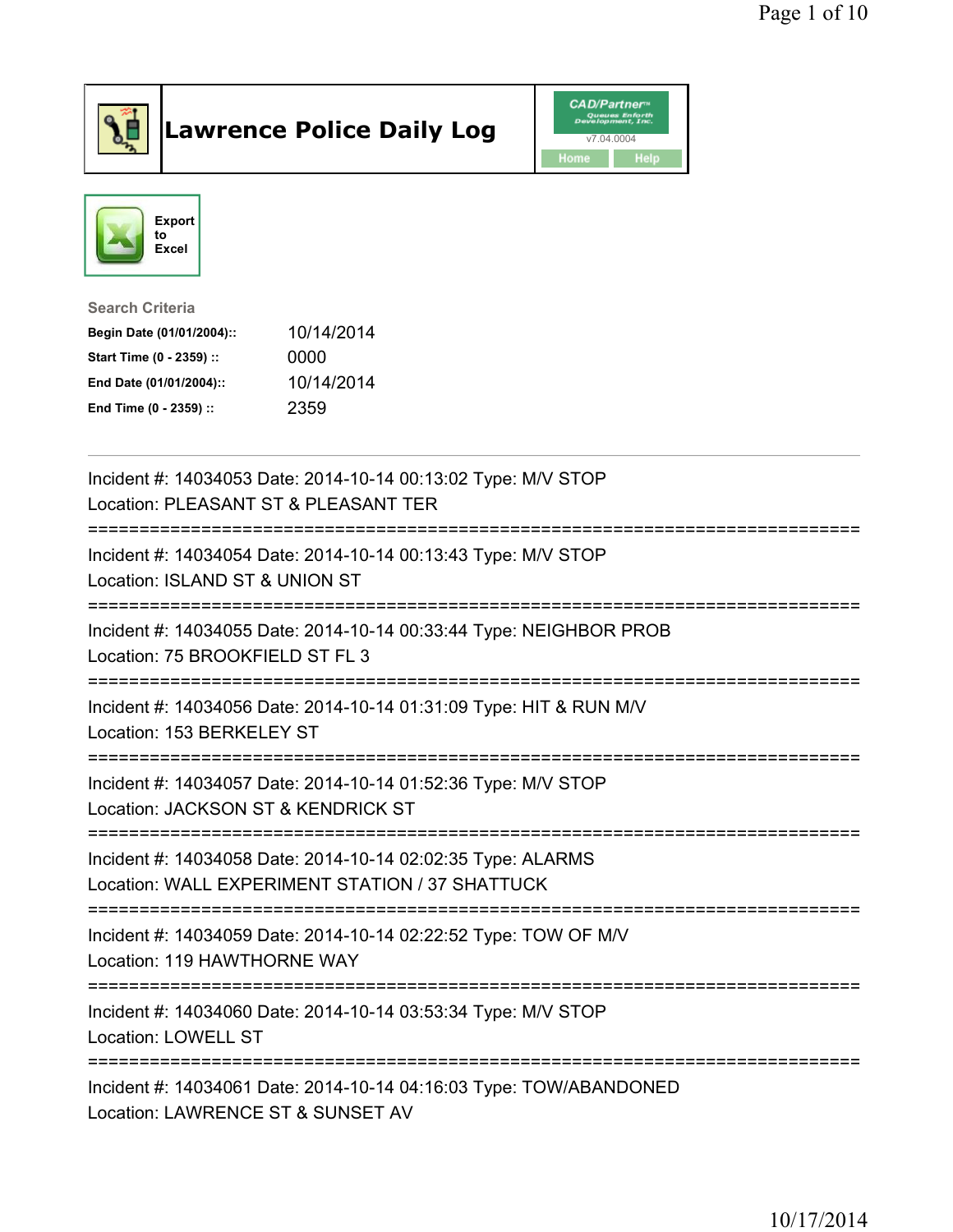| Incident #: 14034062 Date: 2014-10-14 04:26:16 Type: 911 HANG UP<br>Location: 113 BRADFORD ST                                                              |
|------------------------------------------------------------------------------------------------------------------------------------------------------------|
| Incident #: 14034063 Date: 2014-10-14 06:45:15 Type: ALARMS<br>Location: HEADSTART / 62 PARK ST                                                            |
| Incident #: 14034064 Date: 2014-10-14 06:51:18 Type: ALARMS<br>Location: 71 DUCKETT AV                                                                     |
| Incident #: 14034065 Date: 2014-10-14 06:53:56 Type: LARCENY/MV/PAST<br>Location: 3 KING ST                                                                |
| Incident #: 14034066 Date: 2014-10-14 07:02:38 Type: LARCENY/MV/PAST<br>Location: 115 E HAVERHILL ST                                                       |
| Incident #: 14034067 Date: 2014-10-14 07:05:06 Type: PARK & WALK<br>Location: 205 BROADWAY                                                                 |
| Incident #: 14034068 Date: 2014-10-14 07:56:29 Type: TRANSPORT<br>Location: LAWRENCE POLICE DEPARTMENT / 90 LOWELL ST<br>================================= |
| Incident #: 14034069 Date: 2014-10-14 07:58:38 Type: MEDIC SUPPORT<br>Location: 201 MERRIMACK ST                                                           |
| Incident #: 14034070 Date: 2014-10-14 08:11:24 Type: SPECIAL CHECK<br>Location: 50 BROADWAY                                                                |
| ======================================<br>Incident #: 14034071 Date: 2014-10-14 08:13:36 Type: M/V STOP<br>Location: ANDOVER ST & STATE ST                 |
| Incident #: 14034072 Date: 2014-10-14 08:16:16 Type: M/V STOP<br>Location: MERRIMACK ST & S UNION ST                                                       |
| Incident #: 14034073 Date: 2014-10-14 08:36:21 Type: THREATS<br>Location: LDC / 2 APPLETON ST                                                              |
| =====================================<br>Incident #: 14034074 Date: 2014-10-14 08:45:40 Type: M/V STOP<br>Location: EXETER ST & WINTHROP AV                |
| Incident #: 14034075 Date: 2014-10-14 08:47:17 Type: M/V STOP                                                                                              |

Location: BAILEV CT & DADIZED CT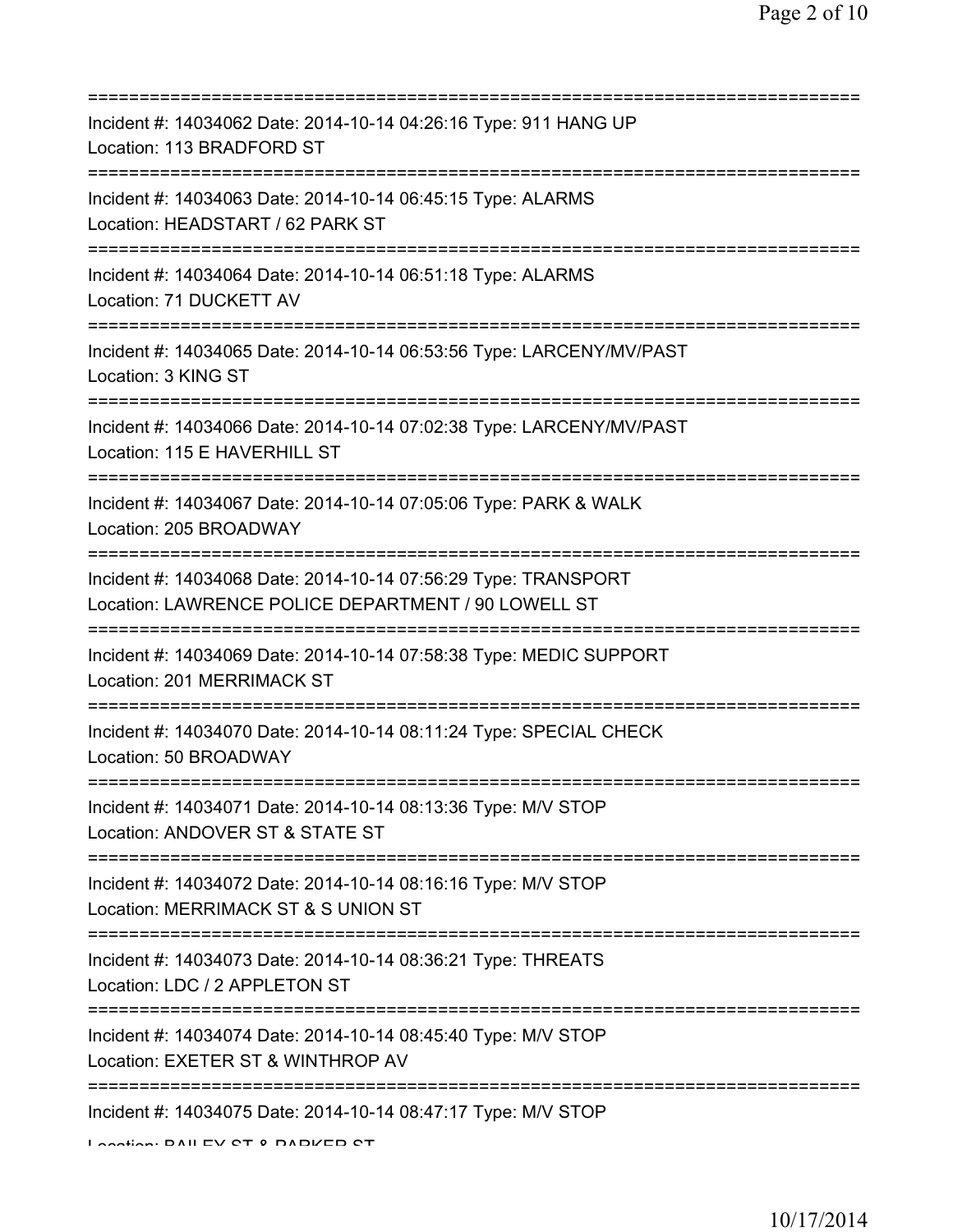| Incident #: 14034076 Date: 2014-10-14 08:50:58 Type: ABAND MV<br>Location: 92 EUTAW ST                                                    |
|-------------------------------------------------------------------------------------------------------------------------------------------|
| Incident #: 14034077 Date: 2014-10-14 08:51:18 Type: ANIMAL COMPL<br>Location: 7 ROBERTA LN                                               |
| Incident #: 14034078 Date: 2014-10-14 08:51:43 Type: ALARMS<br>Location: 11 UNION ST                                                      |
| Incident #: 14034079 Date: 2014-10-14 08:52:17 Type: ALARMS<br>Location: PSYCHOLOGICAL CENTER / 11 UNION ST                               |
| Incident #: 14034080 Date: 2014-10-14 09:11:25 Type: 911 HANG UP<br>Location: 225 ESSEX ST<br>===============================             |
| Incident #: 14034081 Date: 2014-10-14 09:32:44 Type: RECOV/STOL/MV<br>Location: SARATOGA ST & SARATOGA TER                                |
| Incident #: 14034082 Date: 2014-10-14 09:59:14 Type: LARCENY/MV/PAST<br>Location: 8 MASON ST<br>=================                         |
| Incident #: 14034083 Date: 2014-10-14 10:29:22 Type: M/V STOP<br>Location: 0 BROADWAY                                                     |
| Incident #: 14034084 Date: 2014-10-14 10:33:22 Type: IDENTITY THEFT<br>Location: 27 NORTH PARISH RD                                       |
| Incident #: 14034085 Date: 2014-10-14 10:42:30 Type: AUTO ACC/NO PI<br>Location: S BROADWAY                                               |
| Incident #: 14034086 Date: 2014-10-14 10:42:57 Type: DISTURBANCE<br>Location: DISTRICT COURT / 2 APPLETON ST<br>========================= |
| Incident #: 14034087 Date: 2014-10-14 10:44:09 Type: CK WELL BEING<br>Location: WINTHROP AV                                               |
| Incident #: 14034088 Date: 2014-10-14 10:55:35 Type: E911 HANGUP<br>Location: LAWRENCE PUMPS, INCORPORATED / 371 MARKET ST                |
| Incident #: 14034089 Date: 2014-10-14 10:57:41 Type: ANIMAL COMPL                                                                         |

Location: FERRY ST & MARSTON ST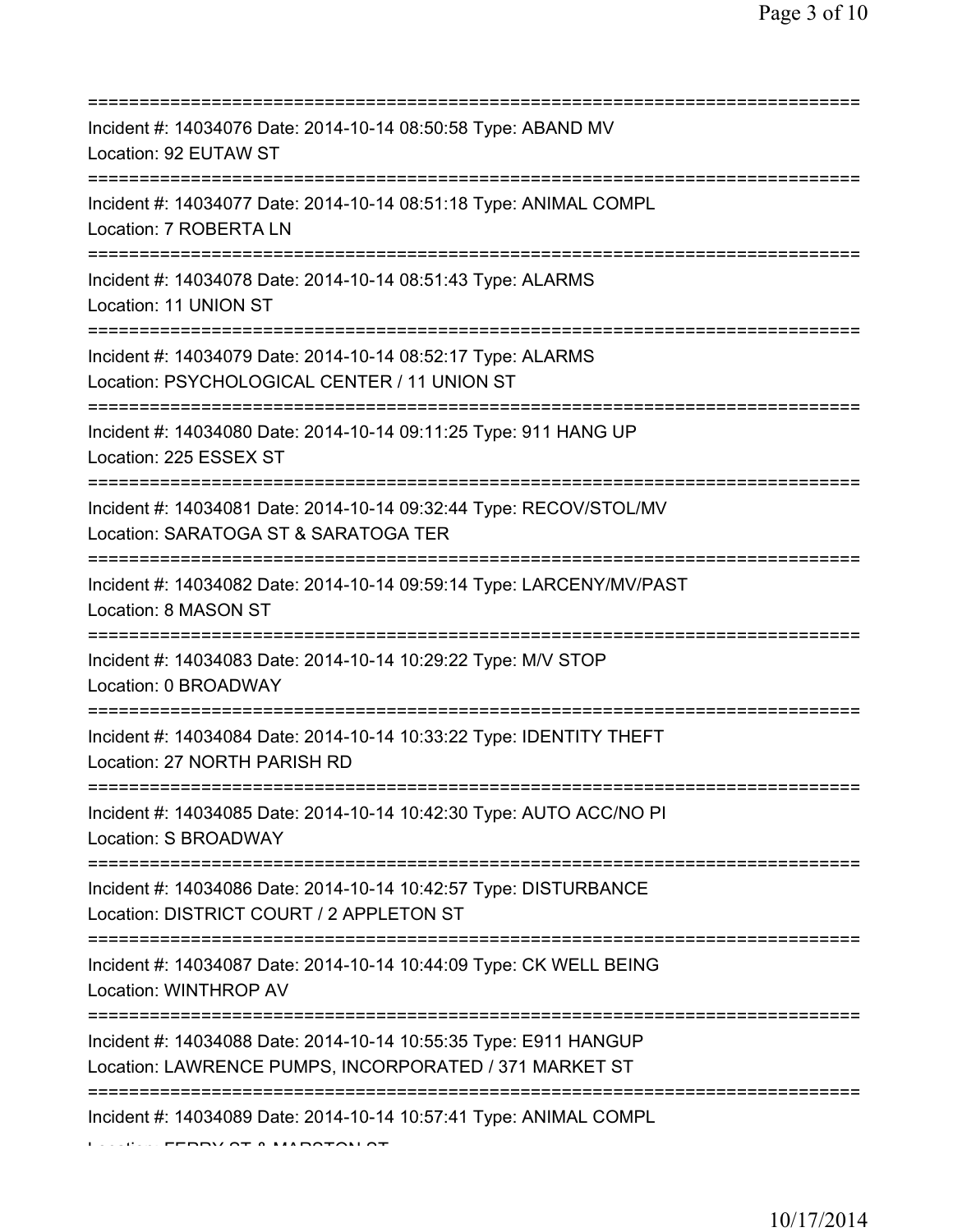=========================================================================== Incident #: 14034090 Date: 2014-10-14 11:04:42 Type: DRUG OVERDOSE Location: 1 GENERAL ST =========================================================================== Incident #: 14034091 Date: 2014-10-14 11:07:40 Type: A&B PAST Location: HAVERHILL ST & PERRY AV =========================================================================== Incident #: 14034092 Date: 2014-10-14 11:09:59 Type: M/V STOP Location: 447 ESSEX ST =========================================================================== Incident #: 14034093 Date: 2014-10-14 11:10:42 Type: SUS PERS/MV Location: 50 BROADWAY =========================================================================== Incident #: 14034094 Date: 2014-10-14 11:27:21 Type: SUS PERS/MV Location: BROADWAY & LOWELL ST =========================================================================== Incident #: 14034095 Date: 2014-10-14 11:31:50 Type: AUTO ACC/NO PI Location: S UNION ST & WINTHROP AV =========================================================================== Incident #: 14034096 Date: 2014-10-14 11:40:28 Type: HIT & RUN M/V Location: LOWELL ST & OXFORD ST =========================================================================== Incident #: 14034097 Date: 2014-10-14 11:48:34 Type: ALARM/BURG Location: BEACON BOYS & GIRLS CLUB / 71 DUCKETT AV =========================================================================== Incident #: 14034098 Date: 2014-10-14 11:49:22 Type: TOW OF M/V Location: COMMON ST & FRANKLIN ST =========================================================================== Incident #: 14034099 Date: 2014-10-14 11:53:13 Type: DRUG VIO Location: APPLETON & ESSEX ST =========================================================================== Incident #: 14034100 Date: 2014-10-14 11:54:52 Type: DRUG VIO Location: 15 UNION ST =========================================================================== Incident #: 14034101 Date: 2014-10-14 12:02:42 Type: B&E/MV/PAST Location: 16 BUNKERHILL ST =========================================================================== Incident #: 14034102 Date: 2014-10-14 12:28:09 Type: E911 HANGUP Location: 19 CUSTER ST #APT 1 =========================================================================== Incident #: 14034104 Date: 2014-10-14 12:32:33 Type: UNWANTEDGUEST

Location: 8 MASON ST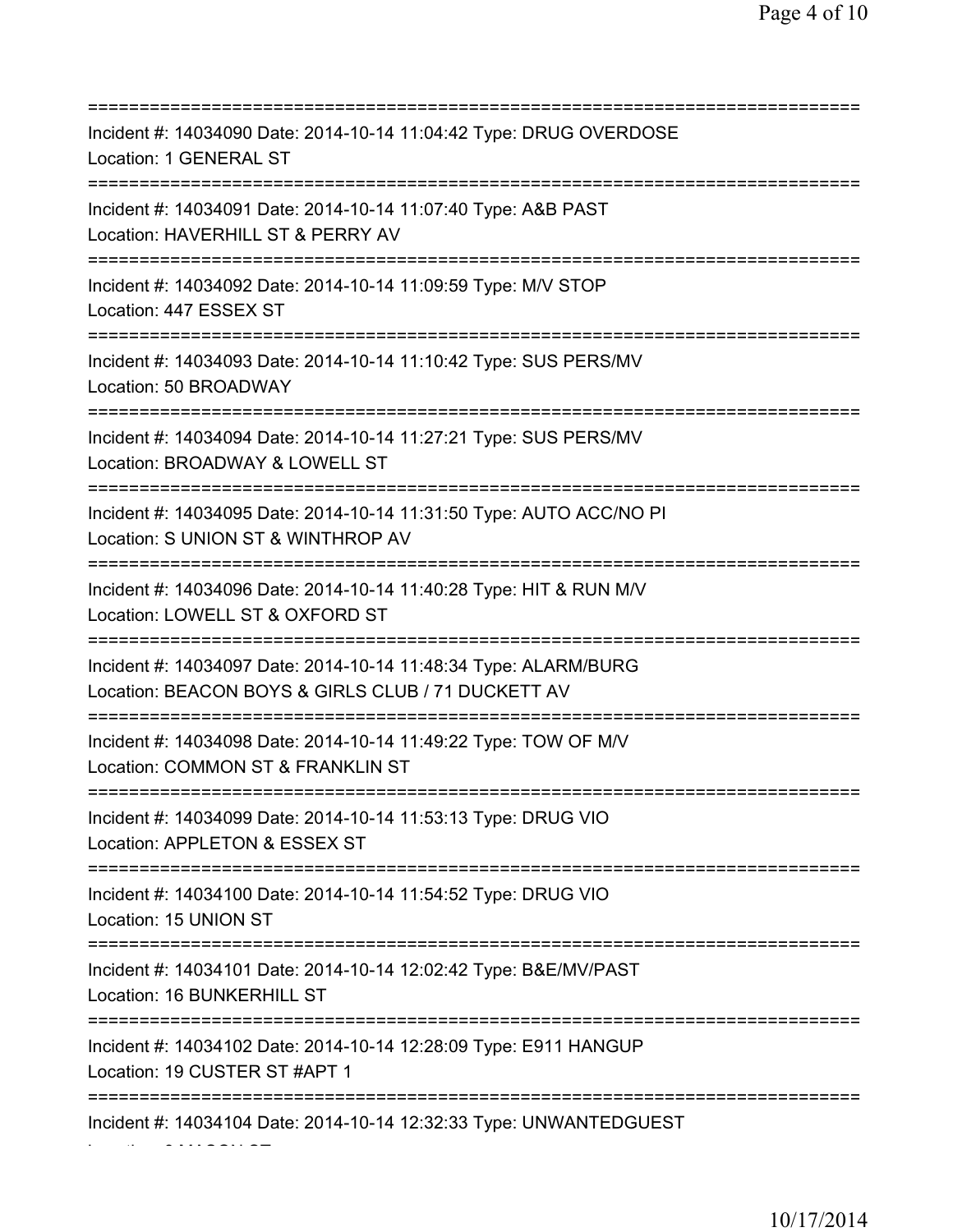=========================================================================== Incident #: 14034103 Date: 2014-10-14 12:32:35 Type: UNKNOWN PROB Location: 21 WILMOT ST FL 3 =========================================================================== Incident #: 14034105 Date: 2014-10-14 12:39:28 Type: STOL/MV/PAS Location: 22 WOODLAND ST =========================================================================== Incident #: 14034106 Date: 2014-10-14 12:45:53 Type: DOMESTIC/PROG Location: 149 FERRY ST #BASEMENT =========================================================================== Incident #: 14034107 Date: 2014-10-14 12:54:44 Type: AUTO ACC/NO PI Location: ACTON ST & WEST ST =========================================================================== Incident #: 14034108 Date: 2014-10-14 12:55:44 Type: DRUG OVERDOSE Location: HAVERHILL ST & NEWBURY ST =========================================================================== Incident #: 14034109 Date: 2014-10-14 13:05:41 Type: SUS PERS/MV Location: 80 MARSTON ST =========================================================================== Incident #: 14034110 Date: 2014-10-14 13:13:06 Type: RECOV/STOL/MV Location: 6 GRAFTON ST =========================================================================== Incident #: 14034111 Date: 2014-10-14 13:22:44 Type: RECOV/STOL/MV Location: 83 SPRUCE ST =========================================================================== Incident #: 14034112 Date: 2014-10-14 13:34:06 Type: AUTO ACC/NO PI Location: 25 CAMBRIDGE ST =========================================================================== Incident #: 14034113 Date: 2014-10-14 13:36:07 Type: AUTO ACC/NO PI Location: 348 JACKSON ST =========================================================================== Incident #: 14034114 Date: 2014-10-14 13:52:31 Type: WARRANT SERVE Location: 1 GENERAL ST =========================================================================== Incident #: 14034115 Date: 2014-10-14 14:21:05 Type: LARCENY/PAST Location: BROADWAY & CONCORD ST =========================================================================== Incident #: 14034116 Date: 2014-10-14 14:34:51 Type: HIT & RUN M/V Location: BOSTON MARKET / 435 WINTHROP AV =========================================================================== Incident #: 14034117 Date: 2014-10-14 14:52:10 Type: UNWANTEDGUEST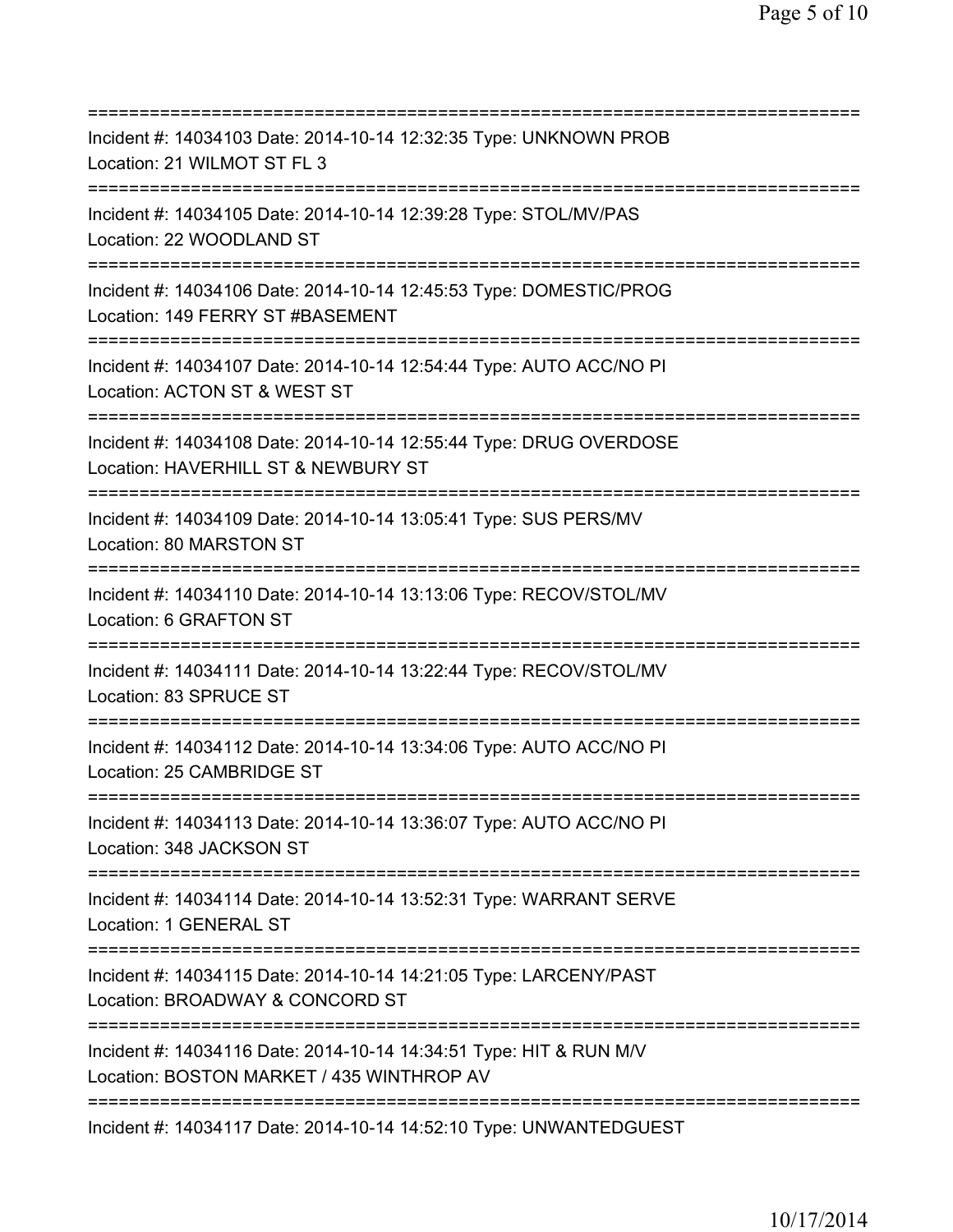=========================================================================== Incident #: 14034119 Date: 2014-10-14 14:58:19 Type: IDENTITY THEFT Location: 264 E HAVERHILL ST =========================================================================== Incident #: 14034118 Date: 2014-10-14 15:04:41 Type: GENERAL SERV Location: 222 ESSEX ST =========================================================================== Incident #: 14034120 Date: 2014-10-14 15:13:34 Type: ROBBERY ARMED Location: 419 LOWELL ST =========================================================================== Incident #: 14034121 Date: 2014-10-14 15:20:22 Type: M/V STOP Location: CENTRAL BRIDGE =========================================================================== Incident #: 14034122 Date: 2014-10-14 15:20:33 Type: MISSING PERS Location: 66 WATER ST =========================================================================== Incident #: 14034123 Date: 2014-10-14 15:22:12 Type: ALARM/HOLD Location: 99 WINTHROP AV =========================================================================== Incident #: 14034124 Date: 2014-10-14 15:22:35 Type: INVESTIGATION Location: 90 LOWELL ST =========================================================================== Incident #: 14034125 Date: 2014-10-14 15:23:23 Type: B&E/PAST Location: 20-22 DURHAM ST =========================================================================== Incident #: 14034126 Date: 2014-10-14 15:28:00 Type: ALARM/BURG Location: PIMENTEL RESD / 30 SULLIVAN AV =========================================================================== Incident #: 14034127 Date: 2014-10-14 15:38:14 Type: RECOV/STOL/MV Location: BUTLER ST =========================================================================== Incident #: 14034128 Date: 2014-10-14 15:39:04 Type: B&E/PAST Location: 618 LOWELL ST =========================================================================== Incident #: 14034129 Date: 2014-10-14 15:40:11 Type: THREATS Location: 190 HIGH ST =========================================================================== Incident #: 14034130 Date: 2014-10-14 15:43:34 Type: B&E/MV/PAST Location: 55 STEARNS AV =========================================================================== Incident #: 14034131 Date: 2014-10-14 15:44:03 Type: B&E/PAST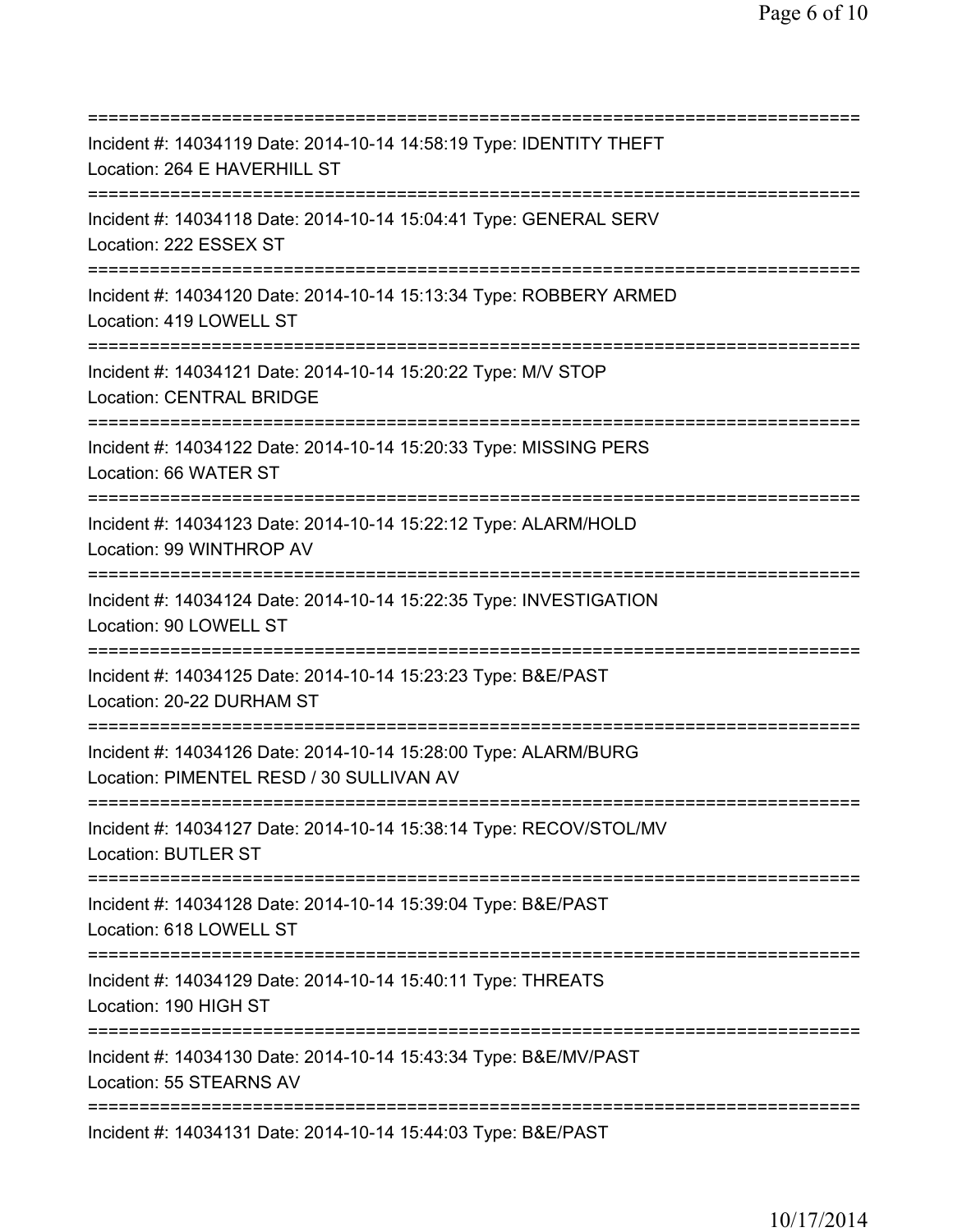| Location: 287 S BROADWAY FL 2NDFL                                                                                                   |
|-------------------------------------------------------------------------------------------------------------------------------------|
| Incident #: 14034132 Date: 2014-10-14 15:57:06 Type: SUS PERS/MV<br>Location: 73 SUNSET AV<br>======================                |
| Incident #: 14034134 Date: 2014-10-14 16:13:11 Type: KEEP PEACE<br>Location: 75 BROOKFIELD ST<br>---------------------------------- |
| Incident #: 14034133 Date: 2014-10-14 16:18:03 Type: MEDIC SUPPORT<br>Location: 167 SANBORN ST FL 2                                 |
| Incident #: 14034135 Date: 2014-10-14 16:30:20 Type: A&B PAST<br>Location: 68 CRESCENT ST                                           |
| Incident #: 14034137 Date: 2014-10-14 16:33:59 Type: SUS PERS/MV<br>Location: 19 WINTER ST                                          |
| Incident #: 14034136 Date: 2014-10-14 16:34:25 Type: AUTO ACC/PED<br>Location: MARKET ST & S UNION ST                               |
| Incident #: 14034138 Date: 2014-10-14 16:46:26 Type: SUICIDE ATTEMPT<br>Location: 42 OLIVE AV FL 3                                  |
| Incident #: 14034139 Date: 2014-10-14 16:51:20 Type: ALARM/BURG<br>Location: 45 CAMELLA TEOLI WY                                    |
| Incident #: 14034140 Date: 2014-10-14 16:55:17 Type: MAL DAMAGE<br>Location: ARLINGTON SCHOOL / 150 ARLINGTON ST                    |
| Incident #: 14034141 Date: 2014-10-14 17:13:59 Type: SUS PERS/MV<br>Location: 100 WATER ST                                          |
| Incident #: 14034142 Date: 2014-10-14 17:15:28 Type: M/V STOP<br>Location: HAMPSHIRE ST & HAVERHILL ST                              |
| Incident #: 14034143 Date: 2014-10-14 17:26:51 Type: M/V STOP<br>Location: AMESBURY ST & HAVERHILL ST                               |
| Incident #: 14034146 Date: 2014-10-14 17:45:04 Type: LOST PROPERTY<br>Location: BROADWAY & COMMON ST                                |
| ============<br>Individual # 4.000 AAA Dota OOAA AD A A TURAL Turna MAN CTOD                                                        |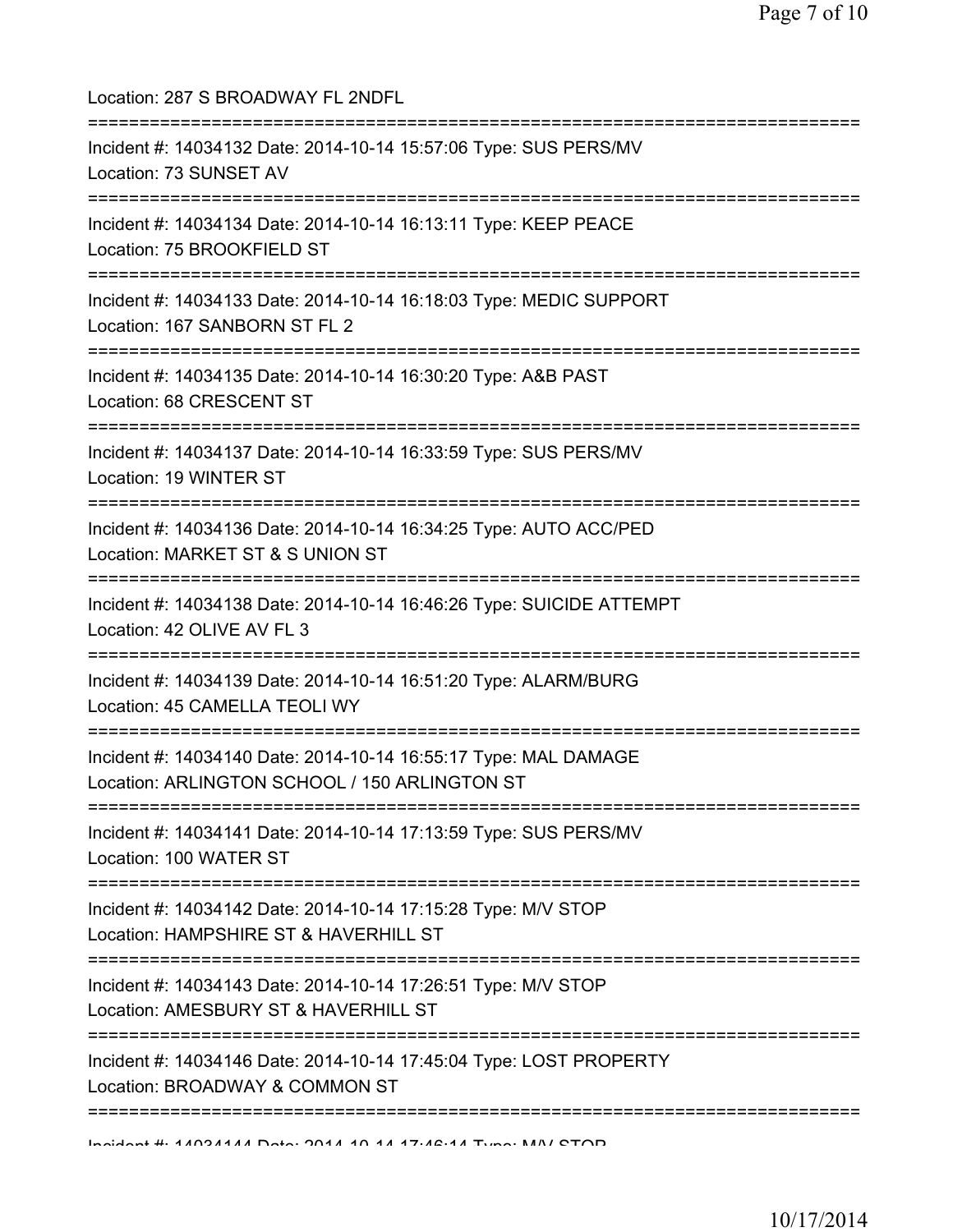| Location: BROADWAY & ESSEX ST<br>========================                                                                            |
|--------------------------------------------------------------------------------------------------------------------------------------|
| Incident #: 14034145 Date: 2014-10-14 17:47:15 Type: LARCENY/PAST<br>Location: 73 WINTHROP AV                                        |
| Incident #: 14034147 Date: 2014-10-14 17:53:44 Type: M/V STOP<br>Location: HAVERHILL ST & WHITE ST                                   |
| Incident #: 14034148 Date: 2014-10-14 17:55:56 Type: WARRANT SERVE<br>Location: 90 LOWELL ST                                         |
| Incident #: 14034149 Date: 2014-10-14 18:01:50 Type: TOW OF M/V<br>Location: 100 WACHUSETTS AV                                       |
| Incident #: 14034150 Date: 2014-10-14 18:07:05 Type: DISTURBANCE<br>Location: 21 E HAVERHILL ST<br>================================= |
| Incident #: 14034151 Date: 2014-10-14 18:18:43 Type: SUS PERS/MV<br>Location: PARKER ST & SALEM ST                                   |
| Incident #: 14034152 Date: 2014-10-14 18:31:07 Type: SUS PERS/MV<br>Location: 20 BELLEVUE ST                                         |
| Incident #: 14034153 Date: 2014-10-14 18:32:51 Type: AUTO ACC/PED<br>Location: BROADWAY & ESSEX ST                                   |
| Incident #: 14034154 Date: 2014-10-14 18:37:33 Type: M/V STOP<br>Location: E HAVERHILL ST & MARSTON ST                               |
| Incident #: 14034155 Date: 2014-10-14 18:45:02 Type: M/V STOP<br>Location: ESSEX ST & FRANKLIN ST                                    |
| Incident #: 14034156 Date: 2014-10-14 18:49:41 Type: M/V STOP<br>Location: 273 FERRY ST                                              |
| Incident #: 14034157 Date: 2014-10-14 18:52:02 Type: M/V STOP<br>Location: ESSEX ST & FRANKLIN ST                                    |
| Incident #: 14034158 Date: 2014-10-14 19:03:08 Type: M/V STOP<br>Location: 45 BROADWAY                                               |
| ================================                                                                                                     |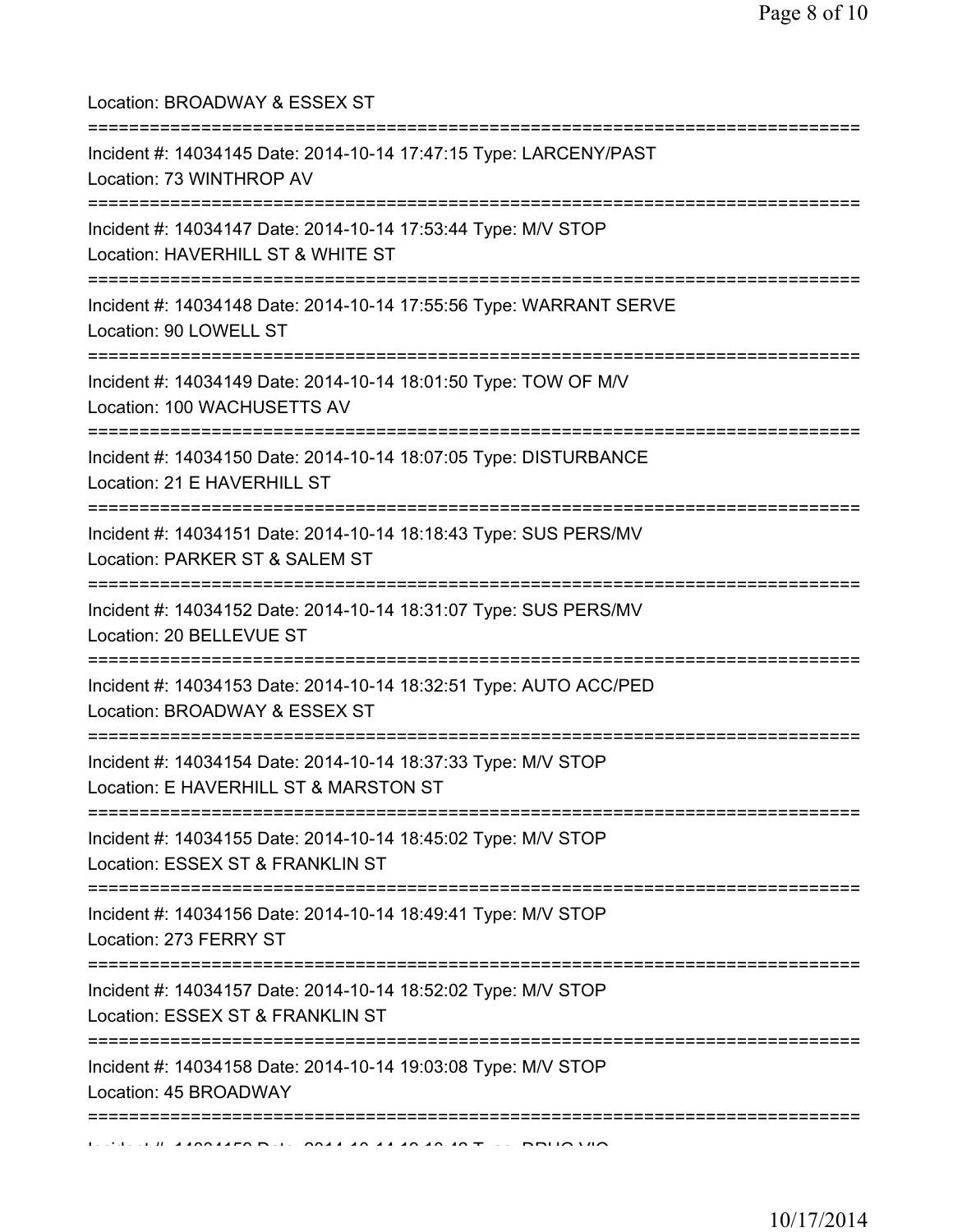| Location: AMES ST & YALE ST<br>=====================================                                                               |
|------------------------------------------------------------------------------------------------------------------------------------|
| Incident #: 14034160 Date: 2014-10-14 19:15:20 Type: ANIMAL COMPL<br>Location: 48 HOLLY ST<br>==================================== |
| Incident #: 14034161 Date: 2014-10-14 19:25:33 Type: SUBPOENA SERV<br>Location: 115 UNION ST                                       |
| Incident #: 14034162 Date: 2014-10-14 19:33:16 Type: SUS PERS/MV<br>Location: ARONS FURNITURE / 50 ESSEX ST                        |
| Incident #: 14034163 Date: 2014-10-14 19:35:51 Type: NOISE ORD<br>Location: ERVING AV & ROBINSON CT                                |
| Incident #: 14034164 Date: 2014-10-14 19:39:20 Type: DOMESTIC/PROG<br>Location: 18 FRANKLIN ST                                     |
| Incident #: 14034165 Date: 2014-10-14 19:49:53 Type: THREATS<br>Location: 7 WILMOT ST #3                                           |
| Incident #: 14034166 Date: 2014-10-14 19:53:00 Type: STOL/MV/PAS<br>Location: 439 S UNION ST                                       |
| Incident #: 14034167 Date: 2014-10-14 20:02:38 Type: ALARM/BURG<br>Location: T MOBILE / 73 WINTHROP AV                             |
| ==============================<br>Incident #: 14034168 Date: 2014-10-14 20:19:15 Type: UNKNOWN PROB<br>Location: SPRINGFIELD ST    |
| =============================<br>Incident #: 14034169 Date: 2014-10-14 20:31:11 Type: LOUD NOISE<br>Location: 140 FARNHAM ST       |
| Incident #: 14034170 Date: 2014-10-14 20:58:06 Type: ROBBERY ARMED<br>Location: 70 MELVIN ST                                       |
| Incident #: 14034171 Date: 2014-10-14 21:16:21 Type: M/V STOP<br>Location: 47 MELVIN ST                                            |
| Incident #: 14034172 Date: 2014-10-14 21:18:23 Type: DOMESTIC/PROG<br>Location: 114 PARK ST                                        |
| ===================================                                                                                                |